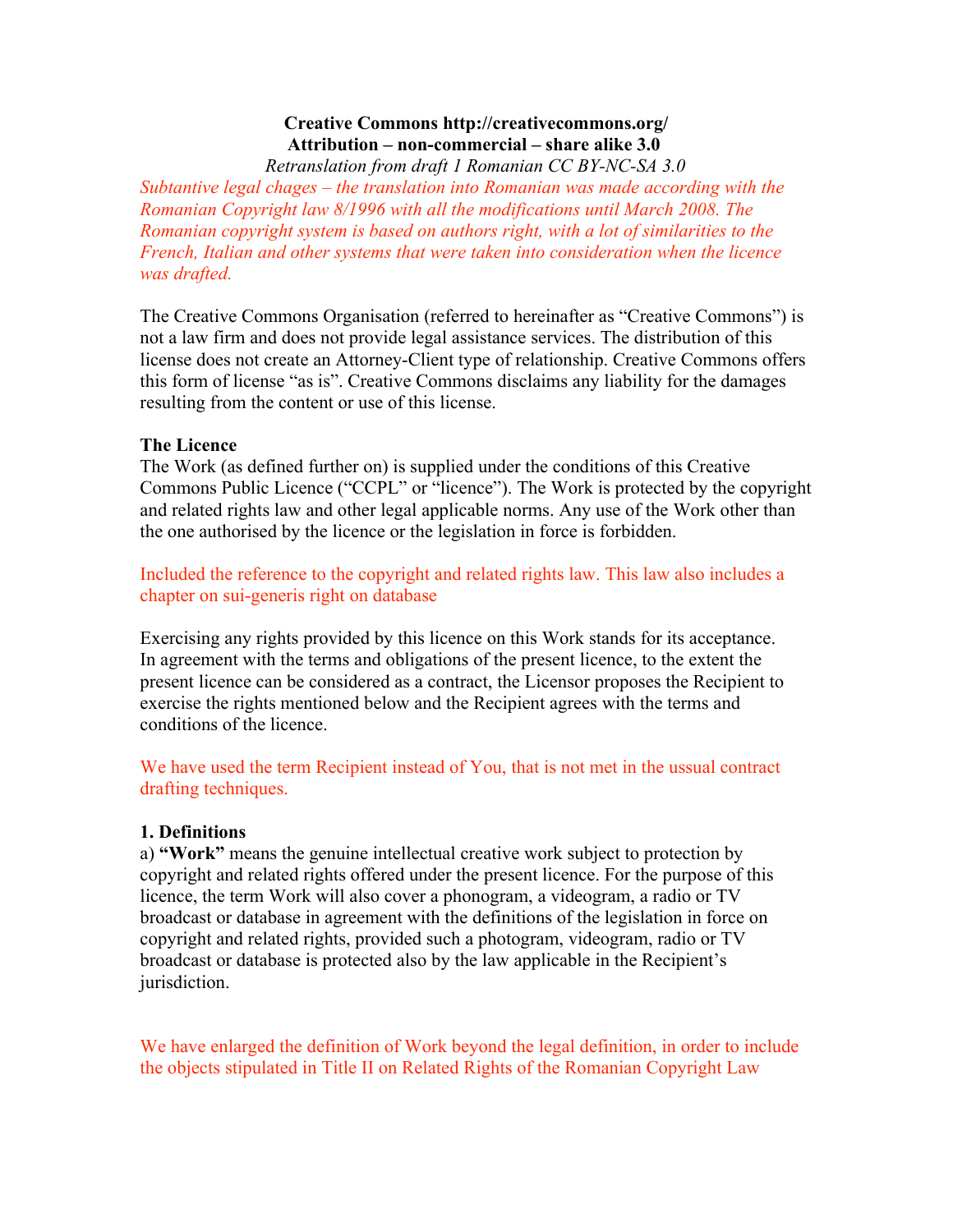b) "Adaptation" means a work based upon the Work, or upon the Work and other preexisting works, such as a translation, adaptation, derivative work, arrangement of music or other alterations of a literary or artistic work, or phonogram or performance and includes cinematographic adaptations or any other form in which the Work may be recast, transformed, or adapted including in any form recognizably derived from the original, except for collections that will not be considered an Adaptation for the purpose of this License. To avoid any misunderstandings, where the Work is a musical work, performance or phonogram, the synchronization of the Work in timed-relation with a moving image ("synching") will be considered an Adaptation for the purpose of this License.

c) "Collection" means a collection of literary or artistic works, such as encyclopaedias and anthologies, or other works or subject matter other than works listed in Section 1(a) below, which, by reason of the selection and arrangement of their contents, constitute intellectual creations, in which the Work is included in its entirety in unmodified form along with one or more other contributions, each constituting separate and independent works in themselves, which together are assembled into a collective whole. A work that constitutes a Collection will not be considered an Adaptation for the purposes of this License.

The Romanian law uses the words of Common Work and Collective Work to define the works made by collaboration. The Collective Work is the one which the personal contributions of the co-authors form a whole, without it being possible, in view of the nature of the work, to ascribe a distinct right to any one of the co-authors in the whole work so created. The Common Work (or joint authorship) is the work where each contribution can be deteremined, but not obligatory distinct.

At the same time, phonograms or broadcasts were included in the definition of Work. However, an encyclopedia according to the Romanian law will be considered a derivative work – that should be more on point b.

This is why we kept the original terms, trying to define them as close as possible to the original licence.

d) "The Author" means, in the case of a literary or artistic work, any natural person(s) having created the Work.

The author can be only a natural person, according to the Romanian law. The term author included the notion that he (she) is the original creator of the work

e), **Holder of related rights**" means the natural or legal persons holding related rights to copyright and can be: (i) interpreting or performing artists in the case of interpretation or performance (ii) the producers of sound or audio-video recordings, in case of a phonogram or videogram respectively and (iii) the radio or TV broadcasting organisms in case of radio and television broadcastings.

Included in order to apply the license also for the related rights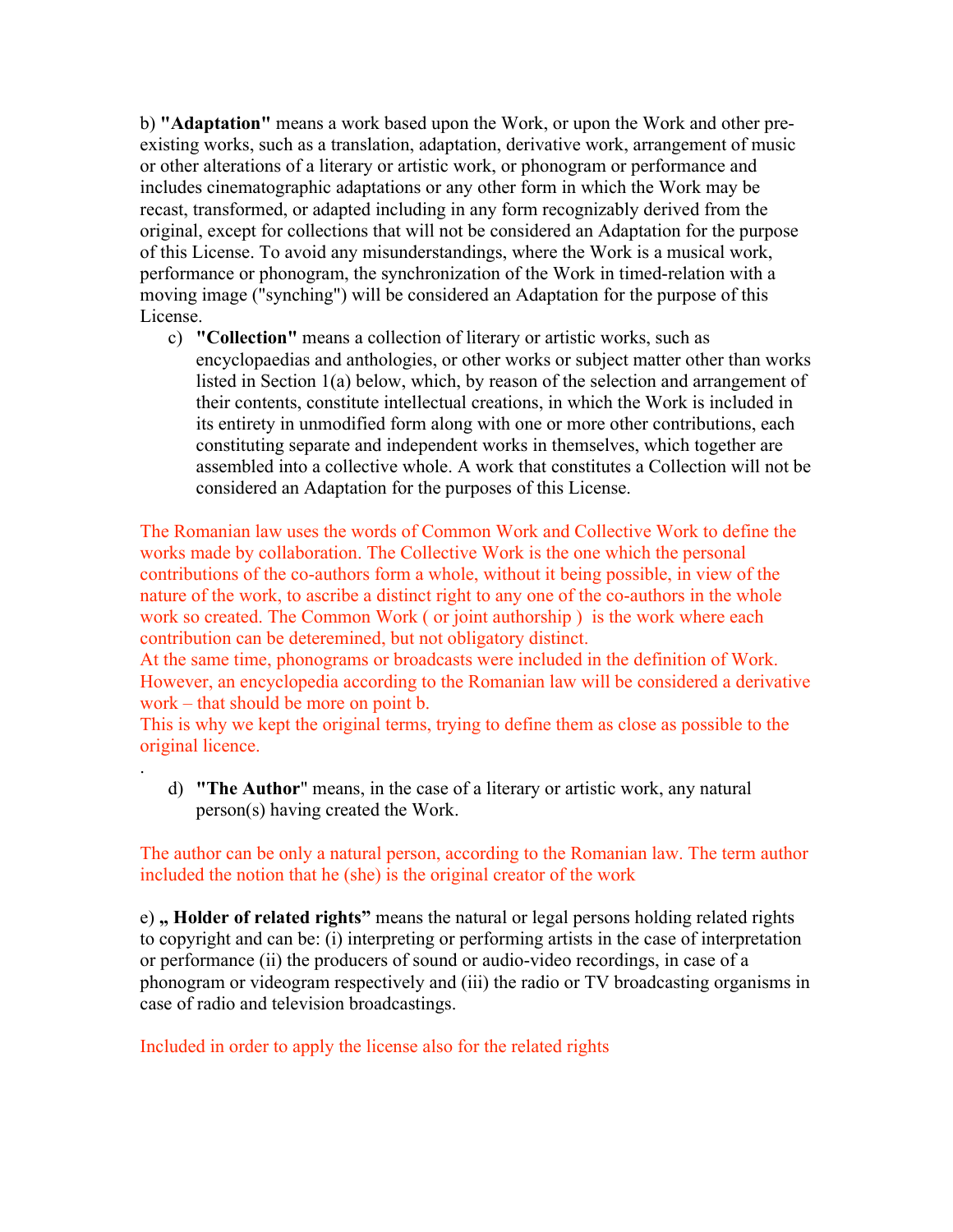f) "Licensor" means the natural and/or legal person(s) that offer(s) the Work under the terms of this License.

g) "Recipient" means the natural and/or legal persons accepting the present licence and exercising rights under this License who has not previously violated the terms of this License with respect to the Work, or who has received express permission from the Licensor to exercise rights under this License despite a previous violation.

h) "Public Performance" means any communication of a Work, directly or by technical means, made in a public place or in any place where a number of persons are gathered exceeding the normal circle of a family and its relations, including, performing on the scene, reciting or any public means of performing or directly presenting the Work, the public exhibition of plastic art, applied, photographic and architecture art, the public display of cinema and other visual works, including digital Works, the presentation in a public place, by sound or audiovisual recordings or any other means of a radio broadcasted. Also public is considered the communication of a Work, by wire or wireless means, made available to the public, including through the Internet or other computer networks, so that any member of the public has access to it at any time in any place chosen individually.

## Definition from the Romanian law.

i) "Distribution" means selling or any other transmission means, charged or free, of the original Work, Adaption or copies of it, as well as the public offering of these.

#### Definition from the Romanian law.

j) "Reproduction" means making an entire or partial copy or several copies of a Work, directly or indirectly, temporarily or permanently, by any means and in any form, including sound or visual recordings of a Work, including its temporary or permanent storage by electronic means.

### Definition from the Romanian law.

k) "Licence Options" means the following high-level license attributes as selected by Licensor and indicated in the title of this License: Attribution - Non-commercial- Share Alike.

2. Limitations in exercising the copyright. No provision of this license is intended to reduce, limit, or restrict any rights derived from the application of the legal norms on the limitations in exercising copyright provided by the copyright and related rights law or any other applicable laws.

Romanian copyright law is based not on fair use, but on specific exceptions as foreseen on the law. The Title of the Chapter in the law is "Limitations on the Exercise of Copyright", therefore we have used the same text. It is debatable if these are rights or just exceptions to the copyright...

3. Authorisation. Subject to the terms and conditions of this License and for the duration of protection for the Work provided by legislation on copyright and related rights, the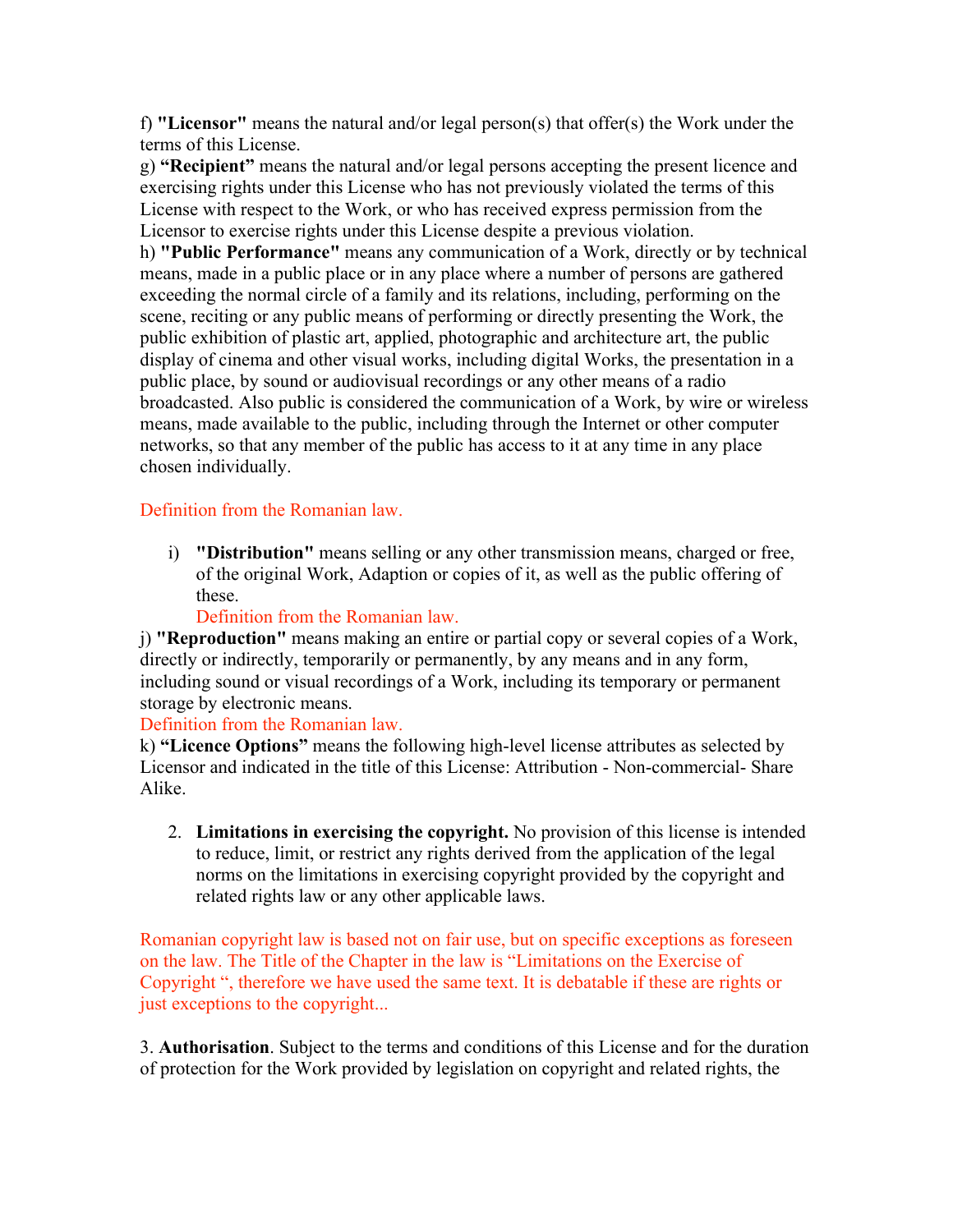Licensor hereby grants the Recipient non-exclusivly, without territorial limitations, and royalty free the authorisation to exercise the following rights in the Work:

Expanding to the "provided by legislation on copyright and related rights"

- a. to Reproduce the Work, to incorporate the Work into one or more Collections, and to Reproduce the Work as incorporated in a Collection;
- b. to create and Reproduce Adaptations;
- c. to Distribute and Publicly Perform the Work including as incorporated in Collections:
- d. to Distribute and Publicly Perform Adaptations;
- e. In case the Work is a database, to extract and/or reuse substantial parts of the Work

Added the database rights, that are included in the Romanian copyright and related rights law.

The above rights may be exercised in all media and formats. The above rights include the right to make such modifications as are technically necessary to exercise the rights in other media and formats. All rights not expressly granted by the Licensor are hereby reserved, especially in cases of applicable mandatory collective administration, described in Art. 4 letter f).

Licensing or waiving rights in a media not known at the time of the License is null and void under the Romanian Law.

4. Restrictions. The license, granted according with Art. 3 above, is concluded under the condition of respecting the following restrictions:

a) The Recipient may distribute or publicly perform the Work only under the terms of the present License. The Recipient must include a copy of or the Uniform Resource Identifier (URI) for this License with every copy of the Work distributed or publicly performed. The Recipient does not have the right to offer or impose any terms on the Work that modify or restrict the terms of this License or the ability of the third parties to exercise the rights granted under the terms of the License. The Recipient may not sublicense the Work. The Recipient must keep intact all notifications that refer to this License and to the disclaimer of warranties with every copy of the Work distributed or publicly performed. The Recipient does not have the right to distribute or publicly perform the Work by using any technological protection measures that restrict the ability of the third parties to exercise the rights granted under the terms of the License. This letter (a) applies to the Work as incorporated in a Collection but does not obligatory extend to the other Works included into a Collection. If the Recipient creates a Collection, upon notice from any Licensor, the Recipient must, to the extent practicable, remove from the Collection any credit as required by Art. 4 letter e), as requested. If the Recipient creates an Adaptation, upon notice from any Licensor the Recipient must, to the extent practicable, remove from the Adaptation any refrence to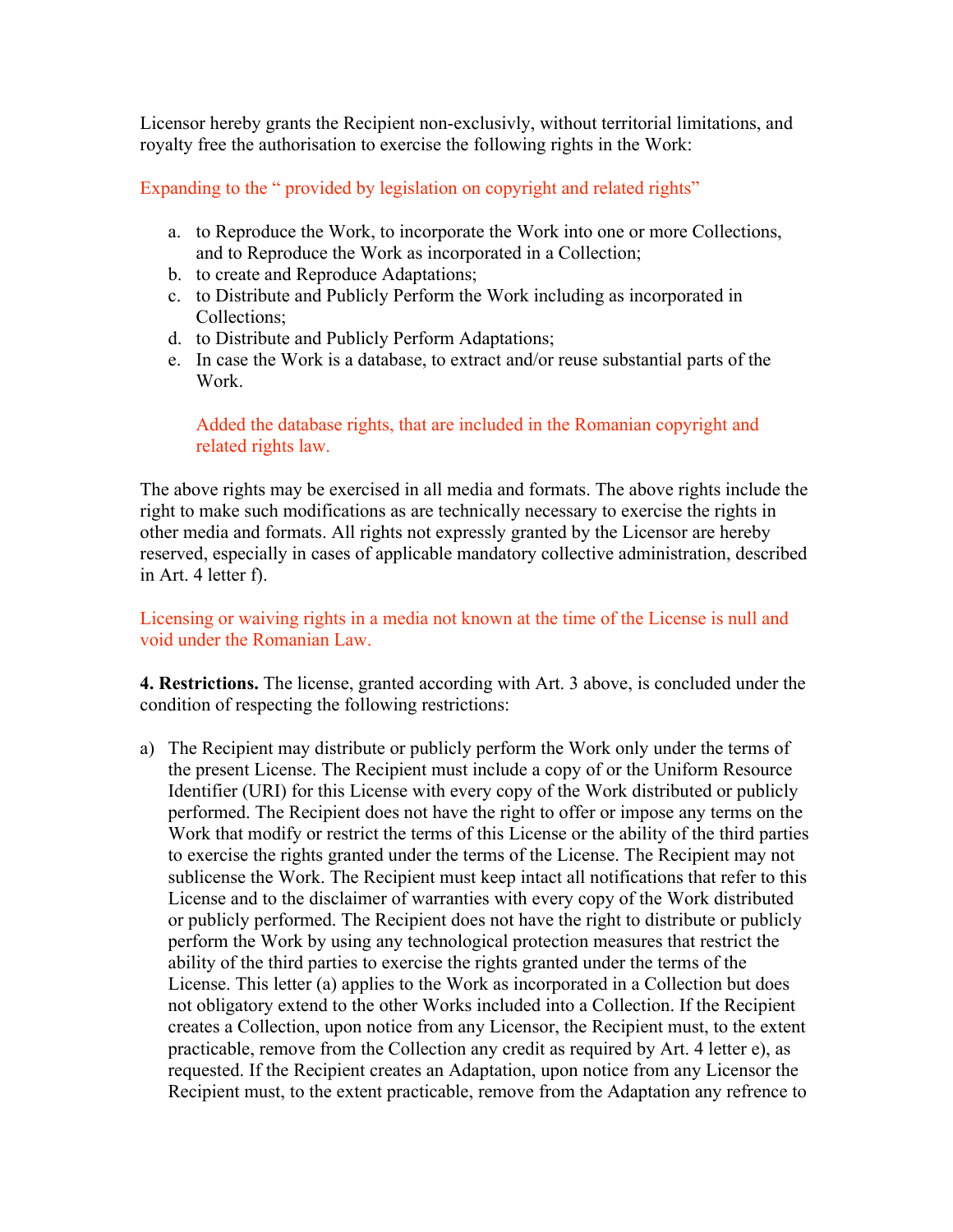the respective Licensor, to the related rights holder of the Author of the Work, as required by Art. 4e).

b) The Recipient may distribute or publicly perform an Adaptation only by respecting the Applicable Licence, that may be  $: (i)$  this License; (ii) a later version of this License with the same options; (iii) a Creative Commons jurisdiction license (either this or a later license version) that contains the same options as this License (e.g., Attribution-NonCommercial-ShareAlike 3.0 US).

This part was a little bit re-written in order to better understand the text in Romanian. The Recipient must include a copy of the Applicable License or the Internet address (URI) with every copy of each Adaptation that the Recipient distributes or publicly performs. The Recipient may not offer or impose any terms on the Adaptation that modify or restrict the terms of this License or the ability of the third parties to exercise the rights granted under the terms of the License The Recipient must keep intact all notices that refer to the Applicable License and to the disclaimer of warranties with every copy of the Work as included in the Adaptation distributed or publicly performed. The Recipient does not have the right to distribute or publicly performe the Adaptation, by imposing any technological protection measures on the Adaptation that restrict the ability of a third party recipients to exercise their rights on the Work granted under the terms of the Applicable License. This letter b) applies to the Adaptation as incorporated in a Collection, but this does not necessarily extend to other Works of the Collection.

- c) The Recipient may not exercise any of the rights granted by Art. 3 with the direct intention or purpose of a commercial advantage or profit, or private monetary compensation. The exchange of the Work for other copyrighted works by means of digital file-sharing or otherwise shall not be considered to be directly intended or with the purpose of a commercial advantage or profit, or private monetary compensation, provided there is no payment of any monetary compensation in connection with the exchange of copyrighted works.
- d) To avoid any misunderstanding: The restrictions mentioned by letter a), b) and c) do not apply to those Works that fulfil only the criterion of sui generis right on a database according to the Romanian legislation regarding copyright and related rights.

Added in order to understand they do not apply to the database sui-generis right.

e) If the Recipient distributes or publicly performs the Work or any Adaptations or Collections, the Recipient must, unless a request has been made pursuant to Art. 4a), keep intact all copyright information or notices for the Work and provide the following information, according to the medium or means: (i) the name of the Author and/or Holder of related rights (or pseudonym, if applicable) if supplied, and/or the name of the part designated by the Author, Holder of related rights and/or Licensor for attribution in Licensor's copyright notice, terms of service or by other available notices; (ii) the title of the Work if supplied; (iii) to the extent possible and if existant, the URI that the Licensor specifies to be associated with the Work, unless such URI does not refer to information related to the paternity and use of the Work; and, (iv) consistent with Art. 3b), in the case of an Adaptation, a credit identifying the use of the Work in the Adaptation (e.g., "Romanian translation of the Author's Work" or "screenplay based on original Work of the Author"). The credit required by this Art.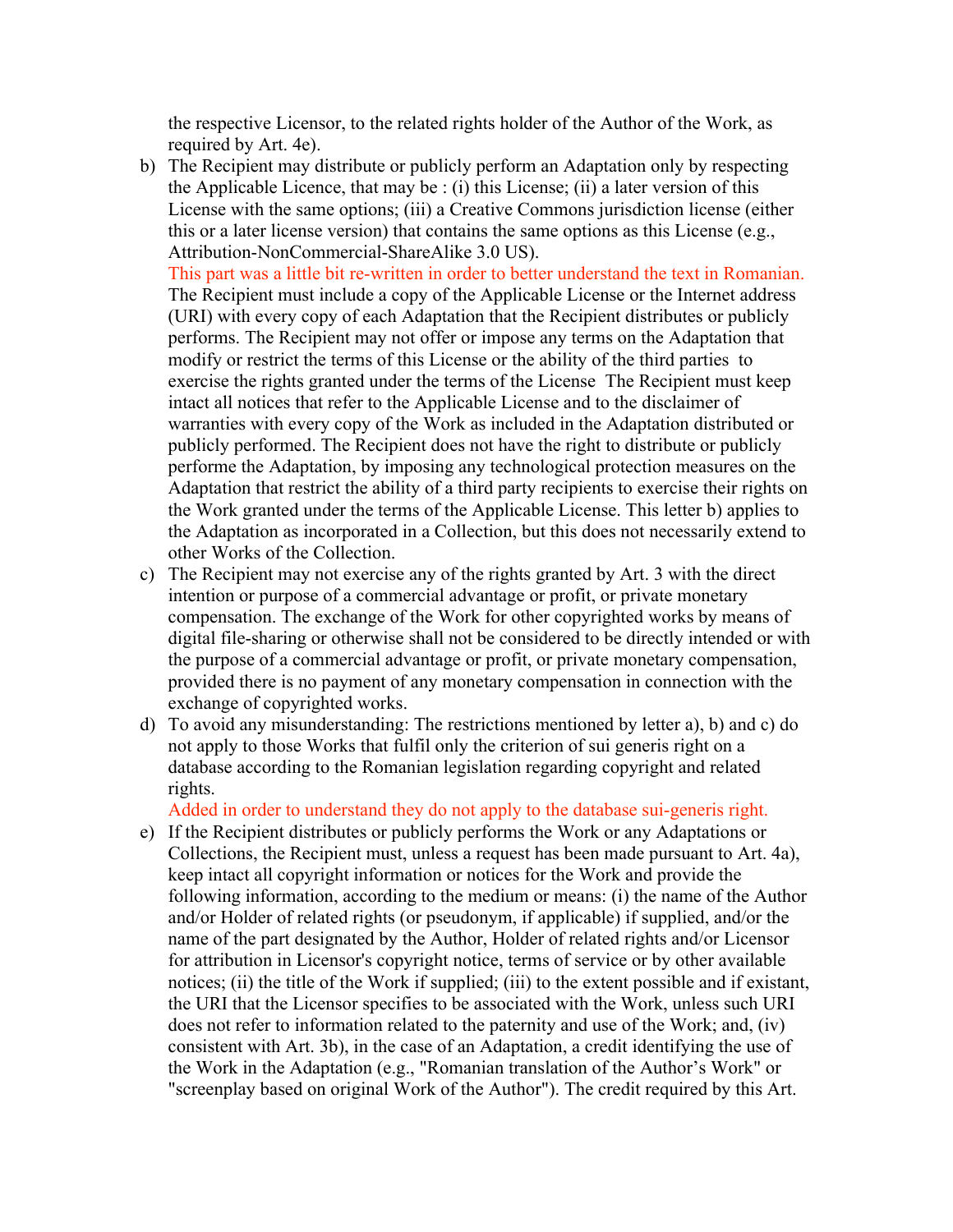4e) may be implemented in any reasonable manner; however, in the case of a Adaptation or Collection, if similar credits occur for all Authors contributing to the Adaptation or Collection, at least such a credit has to be introduced as part of these credits and equally as for the other Authors. For the avoidance of doubt, the Recipient may only use the credit required by this article for the purpose of attribution in the manner set out above and, by exercising the rights under this License, the Recipient may not implicitly or explicitly assert or imply any connection with, sponsorship or endorsement by the Author, Holder of related rights, Licensor and/or attribution Parties, as appropriate, for the Recipient of the use of the Work by the Recipient, except with the separate, express prior written permission of the Author, Holder of related rights, Licensor and/or attribution parties.

No literal translation for credit even if the English expression credit is sometimes used in copyright, the word is more "mentions" or "informations".

f) In case the use of the Work is subject to mandatory collective administration, the Licensor reserves the exclusive right to collect the respective monetary compensation through the competent collective administration body. Special reference is made to the right to monetary compensation for private copy, the right to fair monetary compensation for public loan, resale royalty right, the right to broadcast musical Works, the right to public perform musical Works, except for public display of cinema Works, the right to fair monetary compensation recognised for performers and phonogram producers for public performance and broadcasting of commercial phonograms or their reproductions and the right to rebroadcast by cable.

The regime is different in the area of compulsory collective management is different. We have preffered a much more generic information, in a similar way with the French and Belgium license. Also we added the list of compulsory collective administration, from the Romanian copyright law.

g) Except as otherwise agreed in writing by the Licensor or as may be otherwise permitted by applicable law, if the Recipient reproduces, distributes or publicly performs the Work either by itself or as part of any Adaptations or Collections, the Recipient must not distort, mutilate, modify or take other derogatory action in relation to the Work which would be prejudicial to the Author's honour or reputation or that of the Holder of related rights.

Moral rights are recognized by the Romanian law and the author can't give them up. The text has been slightly modified in order to reflect the text in the Romanian law. The other moral rights (see art 10 Romanian Copyright law) will still exist according to the legislation and can be exercised by the Author, but we believe there is no need at this point to mention them in the licence.

#### 5. Warranties and disclaimer

a) By making the Work available to the public under the terms of this Licence, the Licensor declares in good faith that, as much as he(her) is aware and as much as reasonably possible: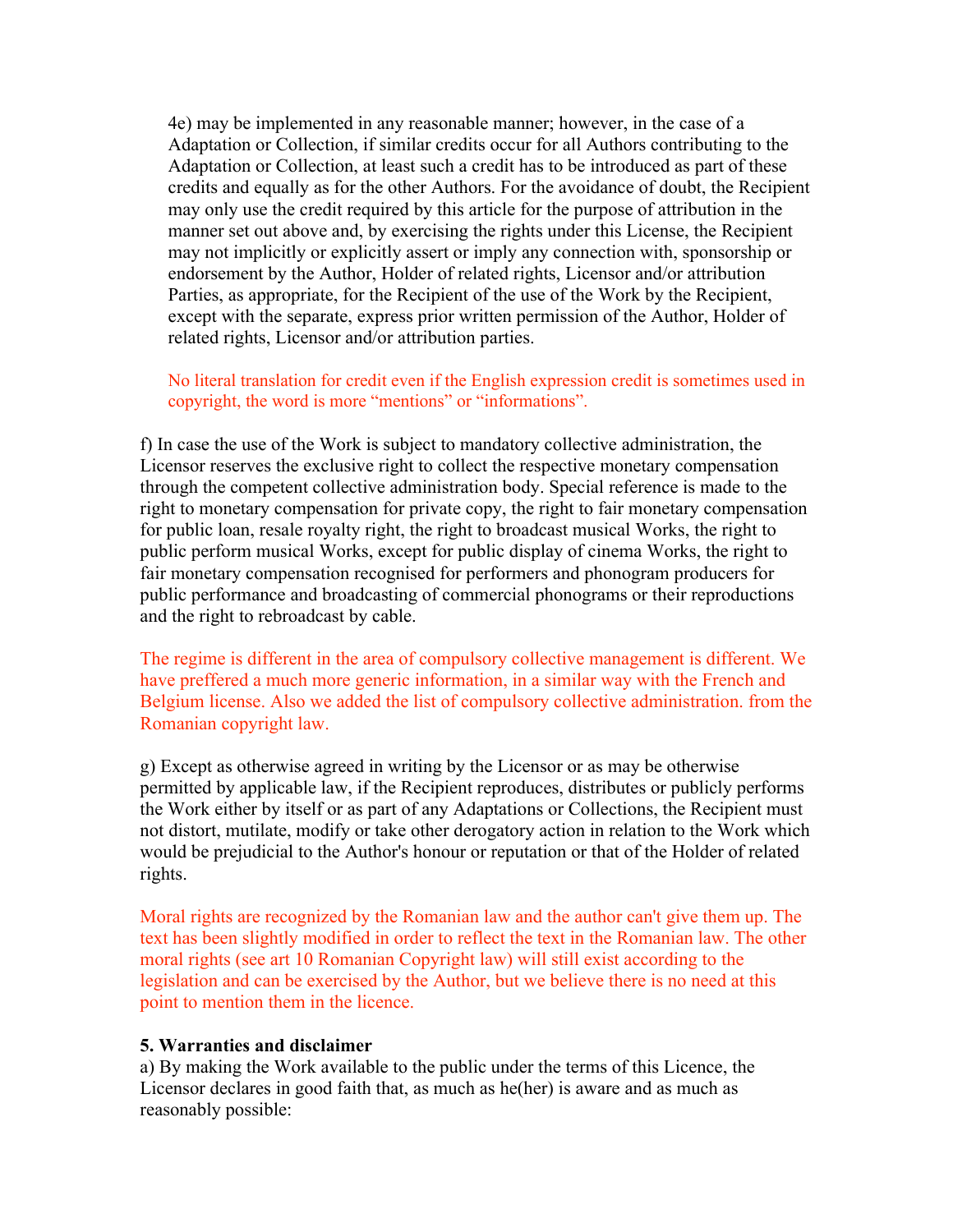i. The Licensor has obtained all necessary rights over the Work to be able to authorise the exercising of the rights granted by the present Licence and to allow for the unhindered and legal use of these rights, without an obligation from the Recipient to pay any monetary compensation, except for those provided by the mandatory collective administration mechanism mentioned in Art. 4 letter f); ii. the Work does infringe the rights of any third person, especially the copyright or related rights, trademark rights, the right to information, civil rights or any other rights or does not bring any defamation, privacy right infringement or any illegal act related to any other third party.

b) Except for express cases stipulated by this Licence, or any other written agreement, or required by the applicable law, the Work is made available without any kind of warranties, implicit or explicit, including the content of the Work or its preciseness.

Text has been slightly modified in order to fit the Romanian legislation type of civil law. French and Belgium text of the CC licences were took as a reference.

6. Limitation on Liability. Except to the extent of the liability required by the applicable legislation and to remediate prejudices imposed by the liability to third parties generated by infringing the warranties in Art.5, the Licensor will not be liable to the Recipient, under no legal doctrine for any direct, indirect, material or moral damages arising out of this Licence or the use of the Work, even if the Licensor has been advised of the possibility of such damages. Text has been slightly modified in order to fit the Romanian legislation type of civil law. French and Belgium text of the CC licences were took as a reference.

### 7. Licence termination

- This License will be automatically canceled, and rights granted hereunder will  $a<sub>1</sub>$ terminate implict upon any breach by the Recipient of the terms of this License. Natural or legal persons who have received Adaptations or Collections from the Recipient under the conditions of this License, will not have their licenses terminated provided such persons remain in full compliance with those licenses. Articles  $1, 2, 5, 6, 7$ , and 8 will remain applicable even after the cancelation of this License.
- b. Subject to the above terms and conditions, the license granted here is applicable for the duration of the protection of the Work by the applicable copyright law. Notwithstanding the above, the Licensor reserves the right to release the Work under different license terms or to stop distributing the Work at any time provided, however that any such election will not serve to withdraw this License (or any other license that has been, or is required to be, granted under the terms of this License), and this License will continue in full force and effect unless terminated as stated above.

### 8. Miscellaneous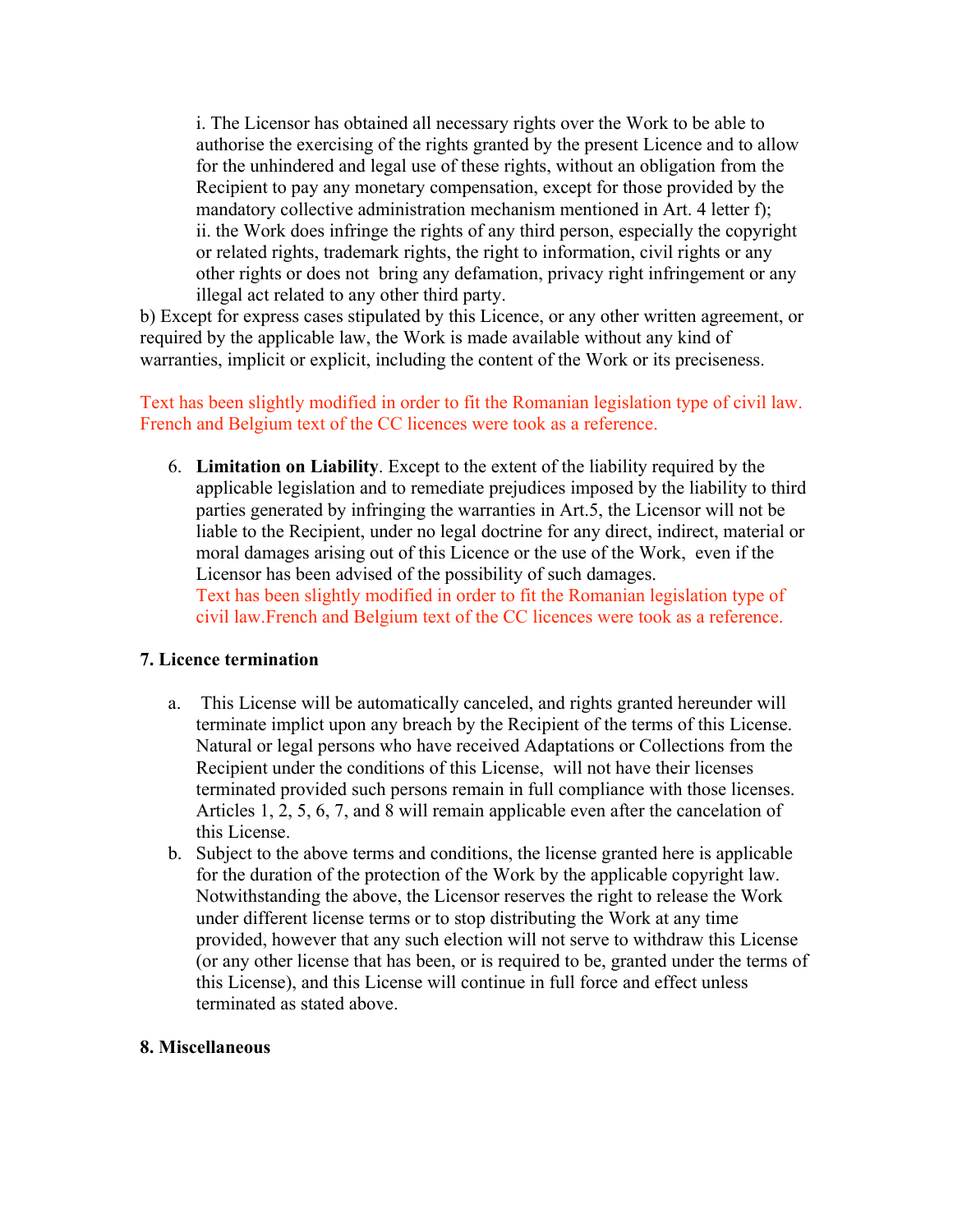- a) For each digital reproduction or public performance by the Recipient of a Work or Collection, the Licensor offers to the new recipient a license to the Work on the same terms and conditions as the license granted to the Recipient under this Licence.
- b) For each digital reproduction or public communication by the Recipient of an Adaptation, the Licensor offers to the new recipient a license to the Work on the same terms and conditions as the license granted to the Recipient under this Licence.
- c) If any provision of this License is invalid or unenforceable under applicable law, it shall not affect the validity or enforceability of the remainder of the terms of this License. Without further action by the parties to this agreement, the respective provisions shall be interpreted to the minimum extent necessary to make the provisions valid and enforceable.
- d) No provision of this License shall be deemed waived and no breach consented to unless such waiver or consent shall be in writing and signed by the party to be charged with such waiver or consent.
- e) This License constitutes the entire agreement between the parties with respect to the Work licensed here. There are no understandings, agreements or representations with respect to the Work not specified here. The Licensor shall not be bound by any additional provisions that may appear in any communication from the Recipient. This License may not be modified without the mutual written agreement of the Licensor and the Recipient.
- f) The applicable law is the Romanian law.

Added the info on the applicable  $law$  – lex contractus.

Creative Commons is not a party to this License, and makes no warranty whatsoever in connection with the Work. Creative Commons will not be liable to the Recipient or any person, in terms of any legal doctrine, for any damages whatsoever, including for example any direct, indirect, material or moral damages arising in connection to this license. Notwithstanding the foregoing two sentences, if Creative Commons has expressly identified itself as the Licensor hereunder, it shall have all rights and obligations of Licensor.

Just " direct, indirect, material or moral damages " is enough under the Romanian tort  $law<sub>1</sub>$ 

Except for the limited purpose of indicating to the public that the Work is licensed under the CCPL (Creative Commons Public Licence), Creative Commons does not authorize the use by either party of the trademark "Creative Commons" or any related trademark or logo of Creative Commons without the prior written consent of Creative Commons. Any permitted use will be in compliance with Creative Commons' thencurrent trademark usage guidelines, as may be published on its website or otherwise made periodically available upon request. To avoid any misunderstanding, this Creative Commons trademark use restriction does not form part of this License